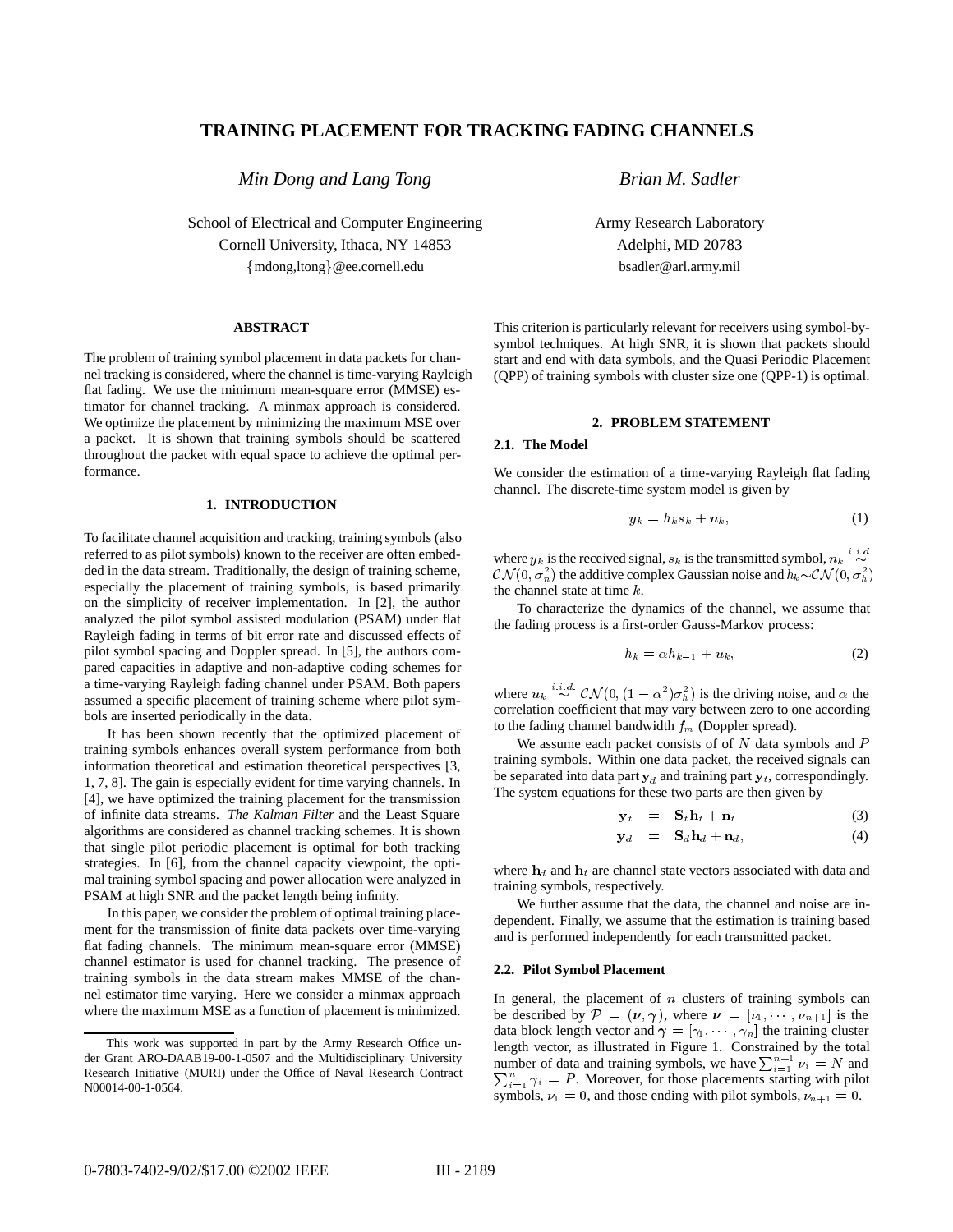

**Fig. 1**: An input sequence with multiple clusters

# **2.3. MMSE Channel Estimator**

We should only be concerned about the MSE of channel state (denoted by  $\mathbf{h}_d$ ) associated with data symbols. Because the received data  $y_t$  and the channel  $h_d$  are jointly Gaussian, the MMSE estimator of  $h_d$ , denoted as  $h_d$ , is linear. Let  $h_d \triangleq h_d - h_d$  be the estimation error, the resulting minimum MSE is then given by

$$
E\{\tilde{\mathbf{h}}_{d}\tilde{\mathbf{h}}_{d}^{H}\} = \mathbf{R}_{\mathbf{h}_{d}} - \mathbf{R}_{\mathbf{h}_{dt}}\mathbf{S}_{t}^{H}\left(\mathbf{S}_{t}\mathbf{R}_{\mathbf{h}_{t}}\mathbf{S}_{t}^{H} + \sigma_{n}^{2}\mathbf{I}\right)^{-1}\mathbf{R}_{\mathbf{h}_{dt}}^{H}.
$$
 (5)

where  $\mathbf{R}_{\mathbf{h}_{dt}} = E\{\mathbf{h}_d\mathbf{h}_t^H\}$ ,  $\mathbf{R}_{\mathbf{h}_t} = E\{\mathbf{h}_t\mathbf{h}_t^H\}$  and  $\mathbf{R}_{\mathbf{h}_d} = E\{\mathbf{h}_d\mathbf{h}_d^H\}$ . Note that the quantities  $\mathbf{R}_{\mathbf{h}_{dt}}$ ,  $\mathbf{R}_{\mathbf{h}_d}$  and  $\mathbf{R}_{\mathbf{h}_d}$  are functions of placement  $\mathcal{P}$ .

Let  $\mathcal{E}_i(\mathcal{P})$  denote the MSE for each channel state over data symbols, *i.e.,*

$$
\mathcal{E}_i(\mathcal{P}) \stackrel{\Delta}{=} E\{\tilde{\mathbf{h}}_d \tilde{\mathbf{h}}_d^H\}_{ii}, i = 1, \cdots, N. \tag{6}
$$

When symbol-by-symbol detection is performed, it is  $\mathcal{E}_i(\mathcal{P})$  that affects the symbol error probability. Therefore, it is reasonable to minimize the maximum MSE defined by

$$
\mathcal{E}_{max}(\mathcal{P}) = \max_{1 \leq i \leq N} \mathcal{E}_i(\mathcal{P}). \tag{7}
$$

Our objective is to find the optimal placement  $P_*$  that minimizes the maximum channel estimation error

$$
P_* = \arg\min_{\mathcal{P}} \mathcal{E}_{max}(\mathcal{P}). \tag{8}
$$

# **3. OPTIMAL PLACEMENT FOR CHANNEL TRAINING**

It can be seen from  $(5)$  that noise variance and the positions of the  $P$ training symbols affect the estimation performance of channel states for the training part, hence further affect the tracking performance at the data part. Thus, in general the resulting MSE is a complicated function of the placement  $P$ , the channel correlation coefficient  $\alpha$ and the SNR. Searching for the optimal placement turns out to be a difficult problem.

At high SNR, however, as channel learning becomes effective by inserting training symbols, only the tracking performance is influenced by training placement. In the following, we will consider the placement problem for the high SNR case, where perfect channel estimation is obtained during training, *i.e.*,  $h_{t_i} = h_{t_i}$ , *i* =  $1, \cdots, P$ .

Given an *n*-cluster training with placement  $P$ , the data symbols are divided into  $n+1$  blocks. It is easy to see that there are two types of data blocks in a packet: one type of blocks are those between two training symbol clusters. The second type are those at the two ends, next to only one training cluster. We first derive the maximum MSE and its position in these two types of data blocks, then find the maximum MSE in a packet, and finally we optimize the placement to minimize the maximum MSE.



**Fig. 2**: Two types of data blocks in a packet.

### **3.1. Data Blocks Between Training Symbols**

Consider a data block of size  $m$  between two consecutive training symbols, as shown in Fig 2. We define it as a type-I block. The channel states associate with these  $m$  data symbols are denoted in a vector form  $\mathbf{h}_d(m)$ , and  $\mathbf{h}_{t_i} = [h_{t_i}, h_{t_{i+1}}]^t$  is the channel state vector for the two training symbols at two ends of the block, Given  $\mathbf{h}_{t_i}$ , due to the Markov property of the channel model in (2),  $\mathbf{h}_d(m)$ is independent of channel states associated with the rest of training symbols, *i.e.*,  $h_{t_i}$ ,  $j \neq i$ ,  $i+1$ . Therefore,  $\mathbf{h}_d(m)$  is only a function of  $\mathbf{h}_{t_i}$ . Denoting the received data according to training as  $y_{t_i} =$  $[y_{t_i}, y_{t_{i+1}}]^t$ , we have

$$
\mathbf{\hat{h}}_d(m) = \mathbf{F} \mathbf{y}_{t_i} = \mathbf{\bar{F}} \mathbf{h}_{t_i},\tag{9}
$$

where <sup>F</sup> is the optimal interpolator, *i.e., the Wiener Filter* coefficient matrix. The minimum MSE in (5), in this case, can be rewritten as

$$
E\{\tilde{\mathbf{h}}_d(m)\tilde{\mathbf{h}}_d^H(m)\} = \mathbf{R}_{\mathbf{h}_d}(m) - \mathbf{R}_{\mathbf{h}_{dt}}(m)\mathbf{R}_{\mathbf{h}_t}^{-1}(m)\mathbf{R}_{\mathbf{h}_{dt}}^H(m),(10)
$$

where

$$
\mathbf{R}_{\mathbf{h}_d}(m) = \sigma_h^2 \begin{bmatrix} 1 & \alpha & \cdots & \alpha^{m-1} \\ \vdots & & \ddots & \vdots \\ \alpha^{m-1} & \alpha^{m-2} & \cdots & 1 \end{bmatrix}, (11)
$$

$$
\mathbf{R}_{\mathbf{h}_{dt}}(m) = \sigma_h^2 \alpha \begin{bmatrix} 1 & \alpha^m \\ \vdots & \vdots \\ \alpha^m & 1 \end{bmatrix}, \qquad (12)
$$

$$
\mathbf{R}_{\mathbf{h}_t}(m) = \sigma_h^2 \begin{bmatrix} 1 & \alpha^{m+1} \\ \alpha^{m+1} & 1 \end{bmatrix} . \tag{13}
$$

It follows that the MSE of each channel state over the data block is

$$
E\{\bar{\mathbf{h}}_d(m)\bar{\mathbf{h}}_d^H(m)\}_{ii} = (1 - \frac{\alpha^{2i} - 2\alpha^{2(m+1)} + \alpha^{2(m-i+1)}}{1 - \alpha^{2(m+1)}})\sigma_h^2, \quad (14)
$$

for  $i = 1, \dots, m$ . Therefore, the position that gives the maximum MSE in the block is

$$
i^* = \arg \max_{1 \le i \le m} E\{\mathbf{h}_d(m)\mathbf{h}_d^H(m)\}_{ii}
$$
  
=  $\lceil \frac{m+1}{2} \rceil$  (or  $\lfloor \frac{m+1}{2} \rfloor$ ), (15)

and the maximum MSE is given by

 $\mathcal E$ 

$$
\begin{aligned}\n\frac{I_{max}}{I_{min}}(m) &= \max_{1 \le i \le m} E\{\tilde{\mathbf{h}}_d(m)\tilde{\mathbf{h}}_d^H(m)\}_{ii} \\
&= \begin{cases}\n\frac{1-\alpha^{m+1}}{1+\alpha^{m+1}} & m \text{ odd;} \\
\frac{2-\alpha^m - \alpha^{m+2}}{1-\alpha^{2(m+1)}} - 1 & m \text{ even}\n\end{cases}\n\end{aligned} \tag{16}
$$

Intuitively, we expect that the interpolation performance is the worst for the middle position. The above confirms that the maximum error indeed appears in the middle of the data block, and is only a function of the data block size m for a fixed  $\alpha$ . Thus, for any data block between training symbols, the maximum MSE can be calculated using (16).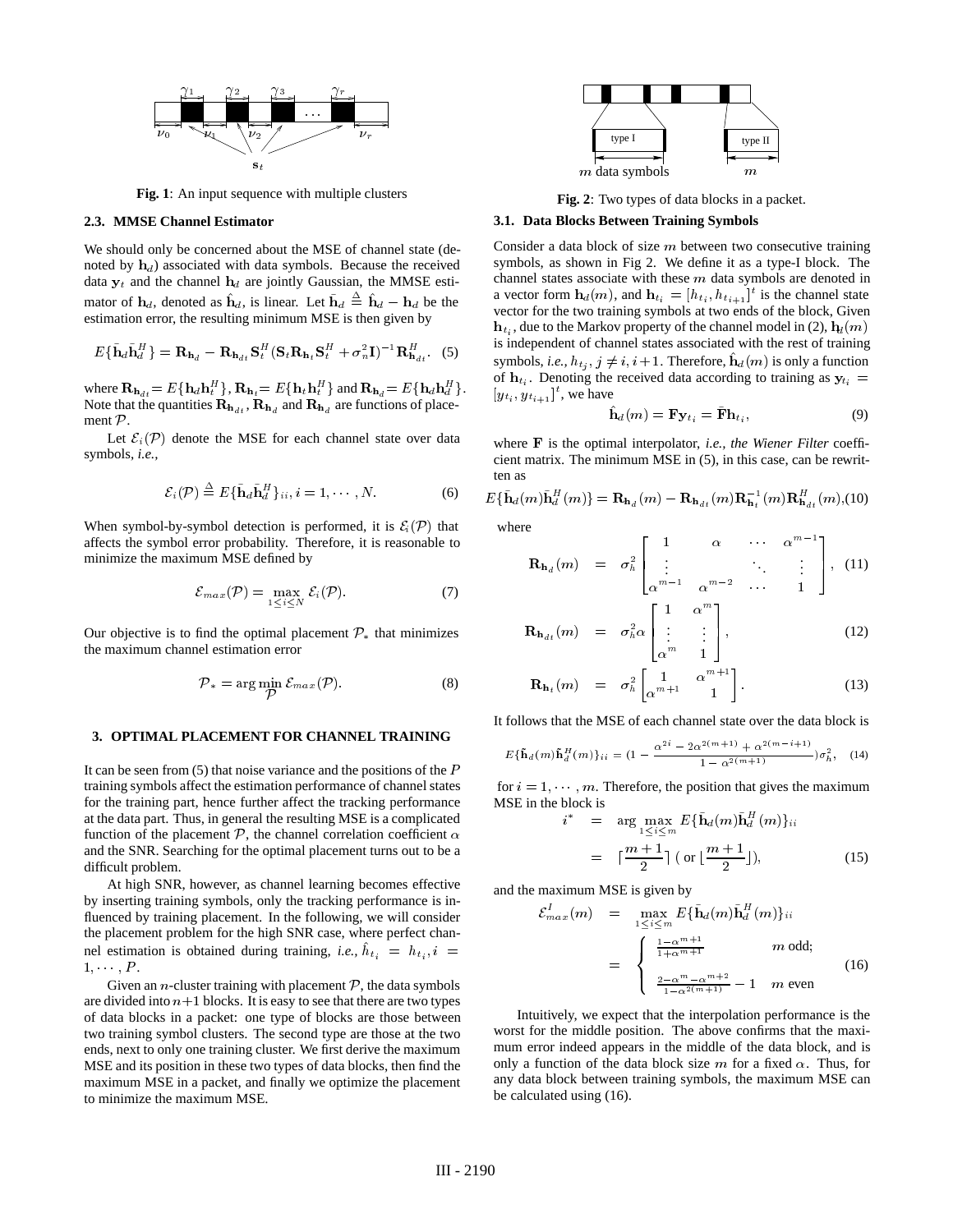#### **3.2. Data Blocks at Ends of Packets**

We now consider the second type of data block of size  $m$  which only next to one training cluster, shown in Fig 2. This type of data block appears only at two ends of a packet. We define it as a type-II block. The corresponding channel state vector only depends on the channel state associated to the training symbol next to the block. Following the similar derivation in the last section, the MSE for each channel state over the block of size  $m$  is given by

$$
E\{\tilde{\mathbf{h}}_d(m)\tilde{\mathbf{h}}_d^H(m)\}_{ii} = (1 - \alpha^{2i})\sigma_h^2, \ \ i = 1, \cdots, m. \tag{17}
$$

The maximum MSE and the position attaining it is then given by

$$
\mathcal{E}_{max}^{II}(m) = \max_{1 \le i \le m} E\{\tilde{\mathbf{h}}_d(m)\tilde{\mathbf{h}}_d^H(m)\}_{ii} = 1 - \alpha^{2m}, \quad (18)
$$
  

$$
i^* = m. \tag{19}
$$

For this type of data block, the maximum error is obtained at the furthest position from the training symbols, *i.e.*, the beginning and 
$$
f
$$
 the result of the value of the value of the behavior of the line in

furthest position from the training symbols, *i.e.,* the beginning and end of the packet. Again, it is only a function of data block size  $m$ for a given fading correlation coefficient  $\alpha$ .

# **3.3. The Optimal Placement**

### *3.3.1. Packet starting and ending with training*

If we constrain transmitting packets starting and ending with training symbols, then only the type-I data blocks in Fig 2 are presented in each packet. It can be seen that the optimal placement minimizing the maximum MSE is obtained by minimize the size of the longest data block in a packet. The result is concluded in the following and shown in Fig 3

**Proposition 1** *Assume each data packet starts and ends with train*ing symbols, i.e.,  $\nu_1 = \nu_{n+1} = 0$ . Under the assumed Rayleigh flat *fading model, at high SNR, the optimal placement*  $P_*$  *is given by* 

*I. for N* = 
$$
r(P - 1), r \in N
$$
:  
\n
$$
\mathcal{P}_* = \{n = P; \gamma_i = 1; \nu_i = \frac{N}{P - 1}, i = 2, \cdots, P\}; \qquad (20)
$$

*2. for*  $N \neq r(P-1)$ :

$$
\mathcal{P}_* = \{ n = P; \, \gamma_i = 1; \, \nu_i \in \{ \lceil \frac{N}{P-1} \rceil, \lceil \frac{N}{P-1} \rceil - 1 \}, 2 \le i \le P \, \} \tag{21}
$$

*The maximum MMSE under the optimal placement is given by*

$$
\mathcal{E}_{\max \min}^* = \min_{\mathcal{P}} \max_{1 \le i \le N} \mathcal{E}_i(\mathcal{P})
$$
\n
$$
= \begin{cases}\n(\frac{1 - \alpha^{\lceil \frac{N}{2} \rceil + 1 + 1}}{1 + \alpha^{\lceil \frac{N}{2} \rceil + 1 + 1}}) \sigma_h^2, & \lceil \frac{N}{p - 1} \rceil \text{ odd}; \\
(\frac{2 - \alpha^{\lceil \frac{N}{2} \rceil - 1} - \alpha^{\lceil \frac{N}{2} \rceil + 1}}{1 - \alpha^{2(\lceil \frac{N}{2} \rceil + 1)} - 1} \sigma_h^2, & \lceil \frac{N}{p - 1} \rceil \text{ even}.\n\end{cases}
$$
\n(22)

#### **Fig. 3**: The optimal placement under the constraint.

QPP placement is a family of placement strategy introduced in [8]. In a QPP- $\alpha$  scheme, training symbols are divided into as many clusters as possible provided that each of them is no less than  $\alpha$ , and data blocks are divided as equal as possible. Proposition 1 shows that at high SNR, under the training symbol constraint, QPP-1 placement is optimal for channel tracking. It also shows that the optimal placement is invariant under channel fading characteristics  $\alpha$ .

### *3.3.2. General case*

In general, without constraint on training symbols, both type-I and type-II blocks are presented in a packet.  $\mathcal{E}_{max}(\mathcal{P})$  is obtained by comparing the maximum MSEs of  $n + 1$  data blocks. Notice that both (16) and (18) are increasing functions. Therefore in each type, the block with the largest size gives the maximum MSE. We also have the following relation between a type-I block and a type-II block with size  $m_I$  and  $m_{II}$  respectively,

$$
\mathcal{E}_{max}^I(m_I) \geq \mathcal{E}_{max}^{II}(m_{II}) \iff m_{II} \leq g(m_I), \qquad (23)
$$

where

$$
g(m) = \begin{cases} \frac{m+1}{2} + \frac{\log 2 - \log(1 + \alpha^{m+1})}{2 \log \alpha} & m \text{ odd;} \\ \frac{m+1}{2} + \frac{\log((\alpha^{-1} + \alpha - 2\alpha^{m+1})/(1 - \alpha^{2(m+1)}))}{2 \log \alpha} & m \text{ even.} \end{cases}
$$
(24)

Optimizing the placement requires searching among all possible sizes of type-I and type-II blocks to minimize the maximum MSE. We seek the optimal placement such that the sizes of type-I blocks are as equal as possible, and between type-I and type-II blocks, the relation in (23) is as close to the equality as possible. This is described in the following and illustrated in Fig 4.

**Theorem 1** *Under the assumed Rayleigh flat fading model, at high SNR, the following placement is optimal:*

$$
\mathcal{P}_* = \left\{ n = P; \ \gamma_i = 1; \ \nu_1 = \left[ \frac{N - r^* - (m^* - 1)(P - 1)}{2} \right], \right\}
$$
\n
$$
\nu_{P+1} = \left\lfloor \frac{N - r^* - (m^* - 1)(P - 1)}{2} \right\rfloor; \nu_i \in \{m^*, m^* - 1\}, 2 \le i \le P. \right\},\tag{25}
$$

and 
$$
m^*
$$
,  $r^*$  are given by  
\n $(m^*, r^*) = \arg \min \{ \mathcal{E}_{max}^I(m_I^*), \mathcal{E}_{max}^{II} \left( \lceil \frac{N - r_{II}^* - (m_{II}^* - 1)(P - 1)}{2} \rceil \right) \}$  (26)

*where*

$$
(mI*, rI*) = \underset{1 \le n \le \lceil \frac{N}{P-1} \rceil}{\text{arg min}} f(m, r), \text{ subject to } f(m, r) \ge 0;
$$
  

$$
(mII*, rII*) = \underset{1 \le n \le \lceil \frac{N}{P-1} \rceil}{\text{arg max}} f(m, r), \text{ subject to } f(m, r) \le 0, (27)
$$
  

$$
\underset{1 \le n \le \lceil \frac{N}{P-1} \rceil}{\text{arg max}} f(m, r).
$$

*where*

$$
f(m,r) = g(m) - \lceil \frac{N - r - (m - 1)(P - 1)}{2} \rceil.
$$
 (28)



**Fig. 4**: The optimal placement in general cases.

Theorem 1 shows that in general, at high SNR, the optimal placement requires that each packet starts and ends with data symbols, between which training symbols comply with QPP-1 placement. The relation between the optimal sizes of type-I and type-II blocks is a function of the channel fading correlation coefficient  $\alpha$  and the percentage of training. Notice that when  $\alpha \to 1$ ,  $g(m) \to \frac{m+1}{4}$ . This shows that when channel fading is slow, under the optimal placement, the size of the blocks at two ends is about  $\frac{1}{4}$  of that of blocks between training symbols.